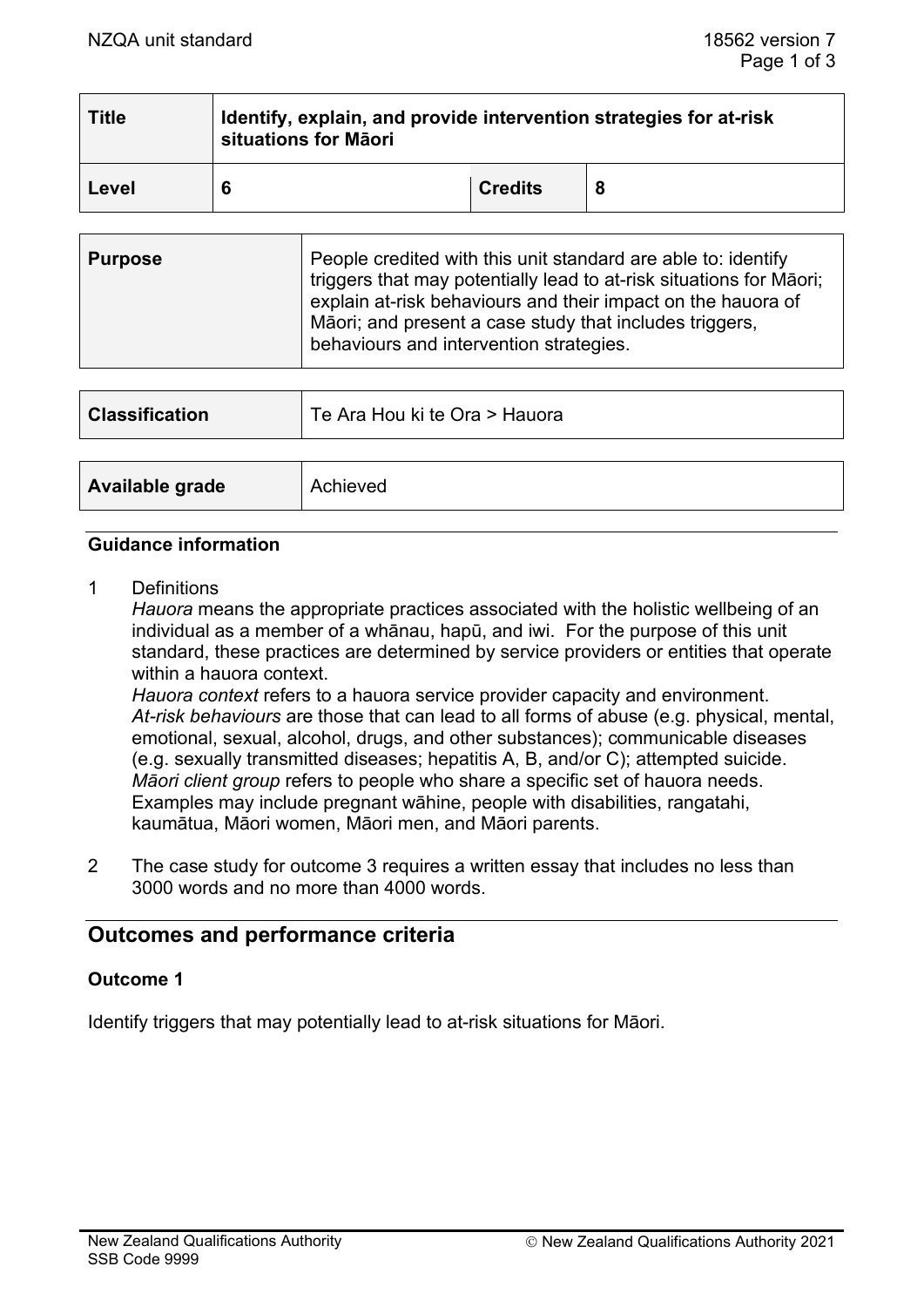# **Performance criteria**

- 1.1 Triggers that may lead Māori to place themselves in at-risk situations are explained in terms of their impact.
	- Range  $t_{\text{r}}$  triggers may include but are not limited to  $-$  lack of education, low self-esteem, abuse, racism, peer pressure, whānau pressure, poor communication skills, poverty, bullying, personal circumstances; evidence of three triggers is required.
- 1.2 Intervention strategies are explained in terms of their ability to reduce risk.
	- Range intervention strategies may include but are not limited to  $-$  kanohi ki te kanohi, hui ā whānau, korikori ā iwi, training, support networks; evidence of one strategy for each trigger from performance criterion 1.1 is required.

# **Outcome 2**

Explain at-risk behaviours and their impact on the hauora of Māori.

Range at-risk behaviours may include but are not limited to – family violence and abuse; alcohol, drug, and other substance abuse; unsafe sex; physical, emotional, and mental abuse; attempted suicide; violence and crime; evidence of three at-risk behaviours is required.

### **Performance criteria**

- 2.1 At-risk behaviours for Māori are explained in terms of their impact on the individual.
- 2.2 Impacts of at-risk behaviours on hauora Māori are explained in terms of whānau, hapū, iwi.

### **Outcome 3**

Present a case study that includes triggers, behaviours and intervention strategies.

Range case study includes three triggers, two behaviours, two intervention strategies as previously identified in performance criteria 1.1, 1.2 and 2.1.

### **Performance criteria**

- 3.1 Triggers that lead to at-risk behaviour in Māori are identified and explained.
	- Range  $t_{\text{ridge}}$  triggers may include but are not limited to  $-$  lack of education, poverty, peer pressure, whānau pressure, low self-esteem, abuse, racism, poor communication skills, bullying, personal circumstances; evidence of three triggers is required.